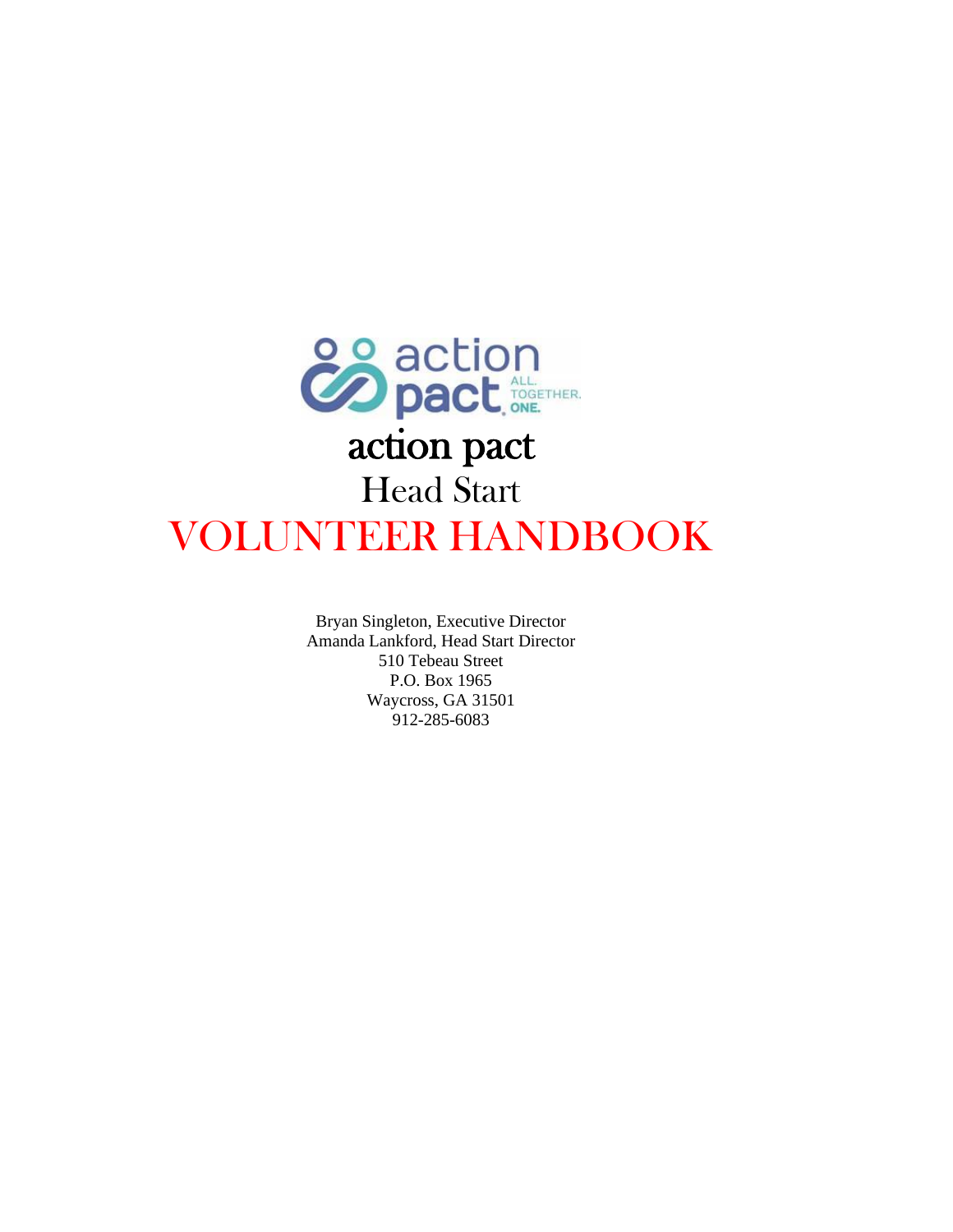### **COVID-19 Guidelines**

#### **action pact Head Start will be following state licensing policies and the Office of Head Start's guidance regarding COVID-19 precautions and guidelines. Parents will be required to adhere to these policies for all children's wellbeing as well as for themselves. Your cooperation is greatly appreciated.**

Volunteering is essential to all Head Start programs throughout the United States. Eighty percent (80%) of the program cost is federally funded. Twenty percent (20%) of program cost is required by the federal government to be locally funded through in-kind donations of goods/services and volunteer services donated to the program. The success of the program depends upon active participation of parents and others in the community. Your knowledge, time and talent can all contribute to this effort.

By volunteering, you will become acquainted with our local Head Start program, see its strengths and goals, and help staff make it a fun learning experience for all.

There are many ways that volunteers can contribute to the program. Each volunteer comes to the program with different experiences, skills, and talents. Each has a unique contribution to make.

### **Definition of a Volunteer:**

The Head Start defines a Volunteer as "an unpaid person who is trained to assist in implementing ongoing program activities on a regular basis under the supervision of a staff person in areas such as health, education, nutrition, and management.

#### **Volunteer Requirements:**

A person must be 16 years of age to volunteer for our program. **Before entering a classroom,** it is our policy that ALL volunteers go through the application process. **Parent volunteers** must complete a volunteer application, Volunteer Job Description form, the "Head Start Volunteer Form" (FCP 503), which states the rules and regulations that is required of ALL volunteers, the Volunteer Acknowledgement Form, a "No Child Left Unsupervised" form and complete a Tuberculosis Screening Form. **Non-parent volunteers** must complete a volunteer application, Volunteer Job Description Form, Volunteer Acknowledgement Form, records check release form, Tuberculosis Screening Form, if applicable, a fingerprinting process, a "No Child Left Unsupervised" form and sign the "Head Start Volunteer Form". The Volunteer Form contains a "Confidentiality Agreement" section. By signing the form, all volunteers are agreeing to keep information concerning our enrollees and employees that you may be exposed to confidential. By signing the Volunteer Form, you are also agreeing that you understand that under no circumstance is corporal punishment or inappropriate isolation acceptable.

Non-parent volunteers are required to have a cleared background check, drug screen, and a fingerprinting process in addition to completing the required forms listed above. A copy of the volunteer's **DRIVER'S LICENSE** is also required.

Agency staff and volunteers are mandated reporters. Any suspected child abuse or neglect must be reported immediately. All volunteers will receive training on suspected child abuse and neglect, corporal punishment and reporting procedures. All volunteers are required to follow the agency's **reporting procedures and procedures for child supervision.**  Each volunteer will sign a "Volunteer Acknowledgement" of training.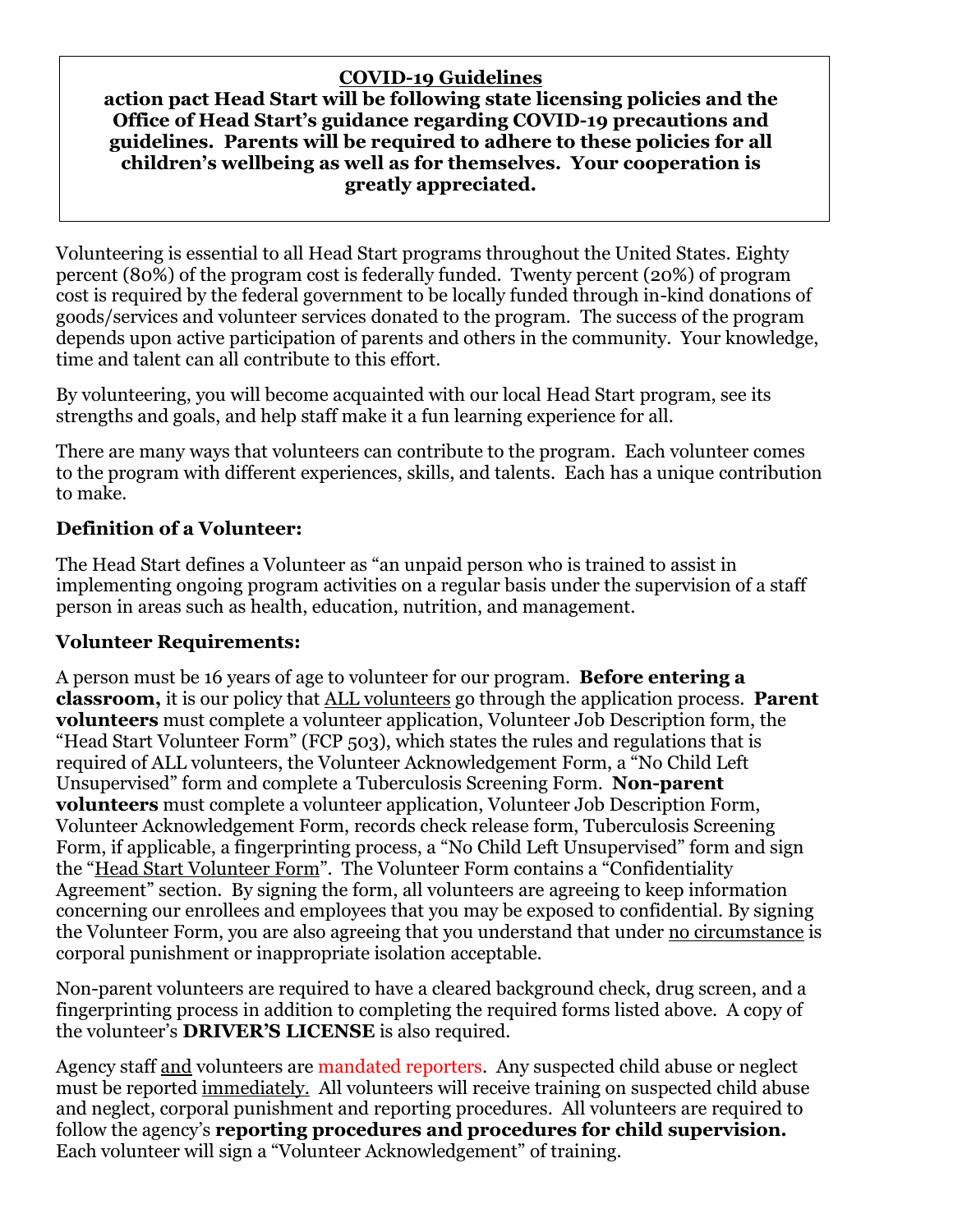Only when all requirements have been met and results are in and acceptable and the volunteer receives a written notification of approval may the volunteer begin volunteering. Also, if a volunteer plans to be present on a daily or regular basis, an interview session may be required with the Education Specialist or designee. If a volunteer is completing an internship or student teaching requirements for a college or technical school, they must **in addition** to all the above requirements provide proof that they have general liability and worker's comp insurance coverage from the institution that they are interning or student teaching for. The individual may not begin their internship/student teaching until all requirements have been met.

Special groups from the community may also volunteer for the program. However, there must be an agreement that exists between these groups and Head Start Volunteer Program identifying the role and responsibility of management of these volunteers. Each member of the group is to sign-in on the appropriate Volunteer Sign-In sheet when they visit the centers.

### **Volunteer's Role:**

- Be a positive language and behavioral role model
- Interact with children at child's level
- Respect the unique identity of each child and family and refrain from stereotyping on the basis of race, ethnicity, gender, culture, religion, sexual orientation, or disability
- Provide positive guidance techniques
- Expand on children's learning experience
- $\bullet$  Dress appropriately for working with small children no revealing garments
- Sign Volunteer Sign-In sheets and/or In-kind forms

#### **Head Start Performance Standards:**

Head Start programs must follow the rules defined in the Performance Standards to keep in compliance with Head Start laws. A copy of the Performance Standards may be found online on the ECLKC website. Volunteers are encouraged to review them. Center supervisors can assist volunteers in finding these online and where other important issues are located.

#### **Termination:**

Volunteers can be discharged immediately if a violation of Head Start policies and procedures occurs, for failing to meet standards of conduct and confidentiality, or for unsatisfactory performance of assigned duties.

This handbook was designed to help you become the best volunteer you can be. The following pages will give you examples of ways you can volunteer. We want to make your time spent with us as enjoyable and rewarding as possible.

## **CENTER VOLUNTEER**

Here's how you can help the children learn from their play activities. BE PREPARED – look through the center lesson plans and ask the teacher questions. Here are some of the typical activities found at all centers: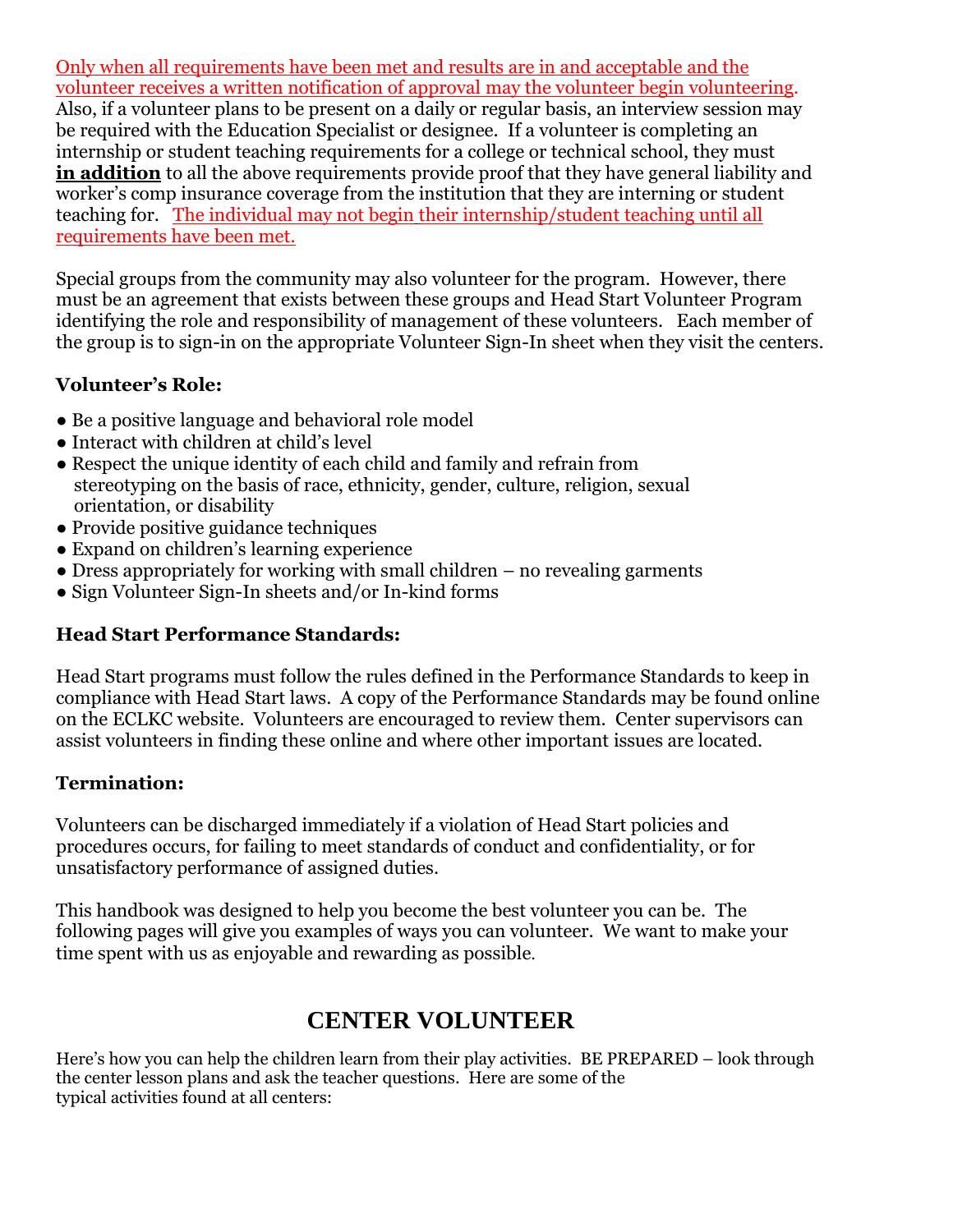## **Arrival at School**

- $\triangleright$  Let children remove their own outside clothes and find their place to put them.
- $\triangleright$  Give children assistance when they need it encourage the children to help themselves.

### **Meal Time**



- $\triangleright$  This is a time for children to talk to others around the table, try new foods, learn facts about food, and practice mealtime manners;
- Let children serve themselves, pour juice, and clean up spills;
- Help them when they need it;
- $\triangleright$  Use disposable gloves when handling food;
- $\triangleright$  Sit and eat with children;
- ➢ Remind children of positive mealtime manners, i.e. use "please" and "thank you," use napkins, sit on chair, feet on floor; and
- $\triangleright$  Talk to children about the food, their friends, and their favorite games.

## **Bathroom/Hand Washing/Tooth Brushing**

- ➢ Volunteers will **NOT** be asked to take children to the bathroom.
- $\triangleright$  Wash hands with soap and water after going to the bathroom and before each mealtime.
- $\triangleright$  Each child has their own toothbrush and will be provided with toothpaste. Let the children help themselves, i.e., rinse own brush.
- $\triangleright$  Children brush together in groups of two or three.
- $\triangleright$  Wipe up spills and toothpaste.

## **Group Time**

- $\triangleright$  This is a time for the children, teacher, and you to come together for name recognition, story time, songs, music, and games.
- $\triangleright$  Help children participate by listening, singing, answering questions, and following directions.
- $\triangleright$  Sit with the children, sing songs, and have fun!

## **Free Play**

- $\triangleright$  Is an opportunity for children to play and be with other children. They may choose from many toys, games, art projects, and special activities.
- $\triangleright$  Join in their games and activities. Pretend with them. Talk to them, i.e. housekeeping - "I love spaghetti. Are you making spaghetti? What's your favorite lunch? How do you make that?"
- $\triangleright$  Encourage sharing;
- $\triangleright$  When helping with artwork, let children create their own "Masterpieces"; Try to spend a few minutes with each child.
- $\triangleright$  They like to feel that you are interested in what they are doing – it makes them feel good; and
- $\triangleright$  Be positive, smile, laugh, and have a good time.





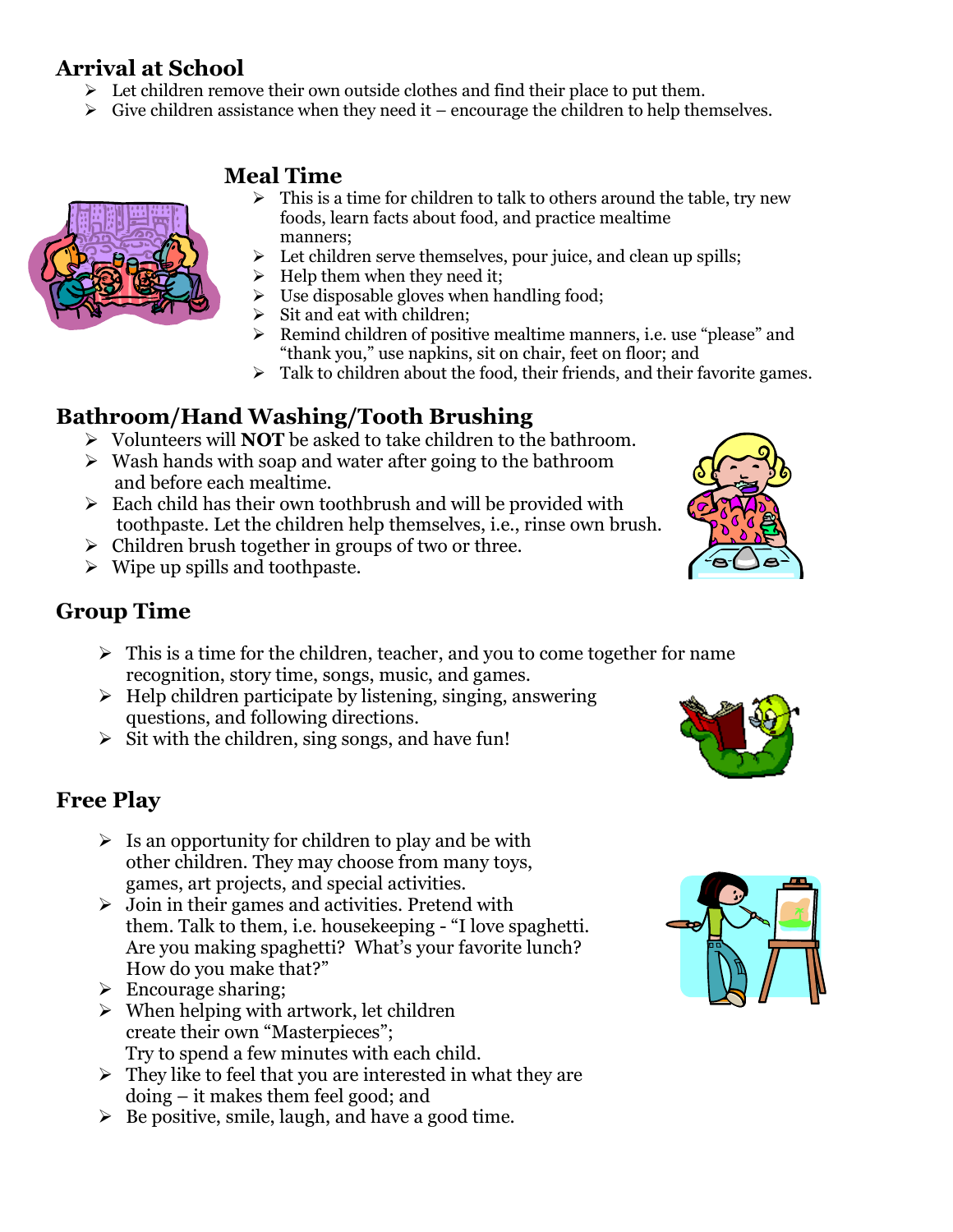## **Art Helper**



Make games, posters, or signs. The teacher will supply you with all the materials you need.

## **Carpentry**

➢ Repair damaged toys, assemble new toys, or build shelves.

# **VOLUNTEERING AT HOME**

# **Laundry**

 $\triangleright$  Wash a load of doll clothes or dress-up clothes. Mend or sew items for center

# **Phone Tree**

➢ Call the other parents to remind them of meetings or special events.

# **Child Care Provider**

➢ Provide baby-sitting for another parent who is volunteering at the center or attending a Head Start meeting.

## **Home Visits**

Be at home and ready for the visit. Practice activities with your child during the week, i.e. sort laundry by colors or count socks for practice.

Share the activities with other members of your family  $-$  let everyone be involved.

### **Preparing Materials/Activities**

 $\geq$  Check with teachers to see if you can help by preparing materials or activities for use in the classroom

# **POLICY COUNCIL**

➢ Represent your center at bi-monthly Policy Council meetings. Parent representatives attend meetings to share ideas, plan Head Start activities, and are a part of program decisions. Policy Council provides excellent leadership experience and members connect with other parents and community members.

# **PARENT CENTER COMMITTEE**

All Head Start parents are encouraged and responsible for being a member of this committee.

- ➢ Attend all meetings;
- ➢ Call other parents to offer a ride or get one;
- $\triangleright$  Be a meeting aide. Come early to help set up chairs, etc.